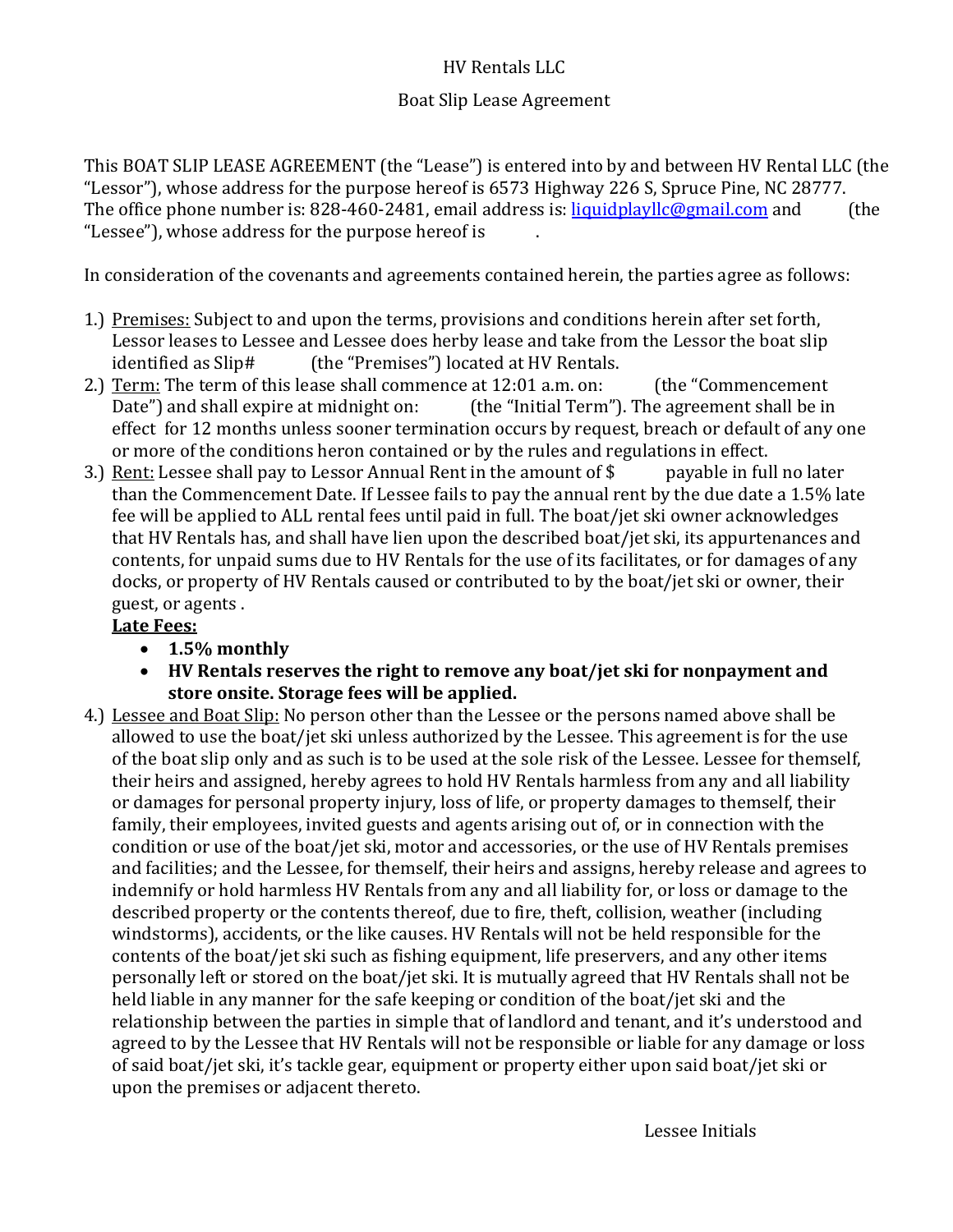- 5.) Cancellation: Should a breach of this agreement or violation of the rules and regulations occur, HV Rentals may terminate this agreement by written notice to the Lessee. Said termination shall become effective 30 days after such notice. Within such 30 days, Lessee must remove the boat/jet ski as requested. HV Rentals may remove the boat/jet ski from the boat slip at the Lessee's risk and expense, retake possession of the boat slip and thereafter sell such boat/jet ski and all items therein in accordance with applicable provision of North Carolina Law.
- 6.) Use of the Premises: It is understood and agreed that HV Rentals and its agents, or employees are authorized to move and/or operate the boat/jet ski during the making of repairs or when necessary for normal HV Rentals operation. When a boat/jet ski enters HV Rentals, it immediately comes under the general jurisdiction of the management. The condition aboard any boat/jet ski , which, in the opinion of the management, constitutes a fire hazard or health menace or a danger to the public safety, must be corrected immediately by the Lessee. Fuel, oil, or flammable liquid is not to be stored on the premises and must be removed immediately from the premises. Advertising or soliciting is not permitted. Swimming, diving or fishing is not permitted from the boat dock areas or boats/jet skis. The wake of all boats/jet skis operated within HV Rentals must not cause damage or berthed boats/jet skis or their occupants. All boats/jet skis docked in HV Rentals shall observe and comply with all safety and sanitary regulations governing the waterways.
- 7.) Rules and Regulations: All persons causing injury or damage to other persons, docks or other boats/jet skis shall be liable therefor, and violations of HV Rentals rules and regulations is cause for immediate removal of the boat/jet ski and persons in question from the premises. Disorder or indecorous conduct by patron, their crew or guest that might injure a person, cause damage to property, or harm the reputation of HV Rentals, is cause for immediate removal of the boat/jet ski and persons in question from the premises. Children, guests and pets must be controlled to insure the peace and privacy of other HV Rentals occupants. Lessee agrees to comply with the attached Rules and Regulations, Exhibit "A", and such additional rules and regulations hereafter as published and posted by HV Rentals.
- 8.) Parking: HV Rentals reserves the right to limit, assign and govern automobile parking space.
- 9.) Trailer parking: Lessee's are also allowed to rent a parking space for their boat/jet ski trailer from HV Rentals for an additional \$50.00 monthly fee if there is space available with the understanding the same rules and regulations described above apply to the trailer and parking<br>space. Renting for months, for a total of \$ payable on the above Commencement payable on the above Commencement Date.

IN WITNESS WHEREOF, Lessor and Lessee have executed this Lease as the Effected Date.

| <b>LESSOR: HV Rentals LLC</b>                 | Name: Matt Buchanan, Owner | Date: |
|-----------------------------------------------|----------------------------|-------|
| <b>LESSEE:</b>                                |                            |       |
| Name:                                         | Name:                      |       |
| Date:                                         | Date:                      |       |
| <b>Boat Slip &amp; Trailer Parking Rates:</b> |                            |       |
| <b>Boat Annually:</b>                         | \$1800.00                  |       |
| Jet Ski Annually:                             | \$550.00 per Jet Ski       |       |